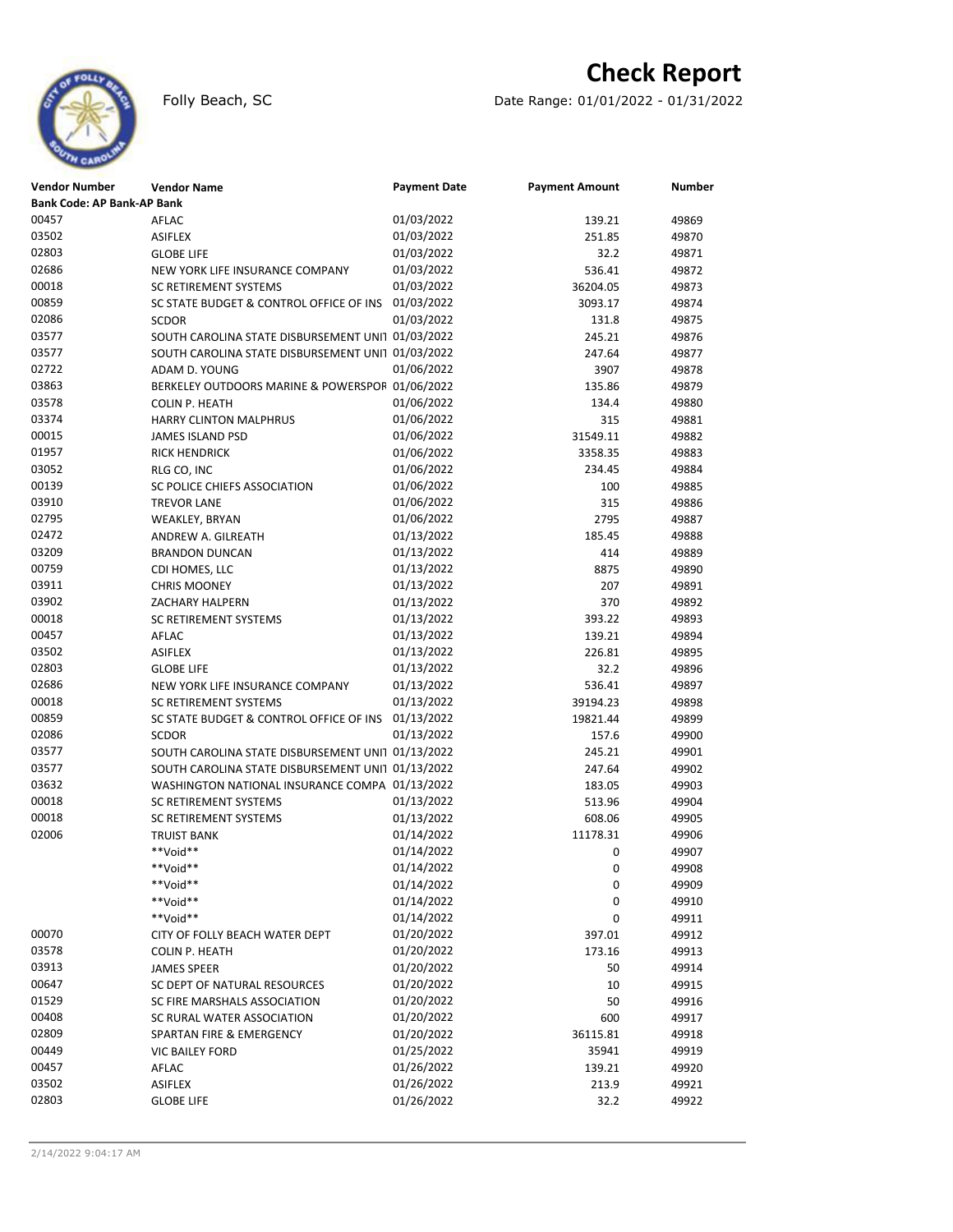| <b>Vendor Number</b> | <b>Vendor Name</b>                                          | <b>Payment Date</b>      | <b>Payment Amount</b> | Number                 |
|----------------------|-------------------------------------------------------------|--------------------------|-----------------------|------------------------|
| 02686                | NEW YORK LIFE INSURANCE COMPANY                             | 01/26/2022               | 518.4                 | 49923                  |
| 00018                | <b>SC RETIREMENT SYSTEMS</b>                                | 01/26/2022               | 35659.24              | 49924                  |
| 00859                | SC STATE BUDGET & CONTROL OFFICE OF INS                     | 01/26/2022               | 23649.07              | 49925                  |
|                      | **Void**                                                    | 01/26/2022               | 0                     | 49926                  |
| 02086                | <b>SCDOR</b>                                                | 01/26/2022               | 133.2                 | 49927                  |
| 03577                | SOUTH CAROLINA STATE DISBURSEMENT UNI1 01/26/2022           |                          | 247.64                | 49928                  |
| 03577                | SOUTH CAROLINA STATE DISBURSEMENT UNI1 01/26/2022           |                          | 245.21                | 49929                  |
| 03632                | WASHINGTON NATIONAL INSURANCE COMPA 01/26/2022              |                          | 183.05                | 49930                  |
| 03676                | <b>ANITA PRAYTOR</b>                                        | 01/27/2022               | 125                   | 49931                  |
| 01290                | BATTEY, KATHRYN                                             | 01/27/2022               | 2450.88               | 49932                  |
| 03578                | COLIN P. HEATH                                              | 01/27/2022               | 70.2                  | 49933                  |
| 03917                | <b>JOHN RAWLS</b>                                           | 01/27/2022               | 256                   | 49934                  |
| 02809                | SPARTAN FIRE & EMERGENCY                                    | 01/27/2022               | 8213.25               | 49935                  |
| 00342                | <b>ADVANCE AUTO PARTS</b>                                   | 01/06/2022               | 63.2                  | APA000114              |
| 03140<br>03667       | ALEN, INC                                                   | 01/06/2022               | 1020                  | APA000115              |
| 00602                | ALTERNATIVE STAFFING, INC                                   | 01/06/2022<br>01/06/2022 | 2806.5                | APA000116              |
| 00212                | AMERICAN LEGAL PUBLISHING CORPORATION                       | 01/06/2022               | 2094.25<br>123.77     | APA000117<br>APA000118 |
| 02804                | AMICK EQUIPMENT COMPANY<br>APPALACHAIN SPRINGS BOTTLE WATER | 01/06/2022               | 43.6                  | APA000119              |
| 02630                |                                                             | 01/06/2022               | 2477.45               | APA000120              |
| 03396                | <b>BLITCH PLUMBING, INC</b><br>COMCAST                      | 01/06/2022               | 45.28                 | APA000121              |
| 03598                | <b>CUMMINGS &amp; MCCRADY, INC</b>                          | 01/06/2022               | 1950                  | APA000122              |
| 01914                | <b>DAVIS &amp; FLOYD</b>                                    | 01/06/2022               | 8925                  | APA000123              |
| 03674                | DORSEY TIRE COMPANY, INC                                    | 01/06/2022               | 1604.3                | APA000124              |
| 02278                | DUNCAN PARNELL, INC                                         | 01/06/2022               | 75                    | APA000125              |
| 02435                | HOLIDAY DESIGNS, INC.                                       | 01/06/2022               | 122.72                | APA000126              |
| 03644                | JOSEPH C WILSON LAW FIRM                                    | 01/06/2022               | 5545                  | APA000127              |
| 00702                | LOWE'S COMPANIES, INC.                                      | 01/06/2022               | 1041.13               | APA000128              |
| 03573                | MAIDS OF CHARLESTON, LLC                                    | 01/06/2022               | 3029.32               | APA000129              |
| 01464                | <b>MOTOROLA</b>                                             | 01/06/2022               | 100                   | APA000130              |
| 02310                | PHILLIP JASON HEATH                                         | 01/06/2022               | 392.5                 | APA000131              |
| 00020                | <b>POST &amp; COURIER</b>                                   | 01/06/2022               | 151.24                | APA000132              |
| 00045                | PRIORITY LANDSCAPING                                        | 01/06/2022               | 290                   | APA000133              |
| 00016                | RICOH USA, INC                                              | 01/06/2022               | 223.31                | APA000134              |
| 00016                | RICOH USA, INC                                              | 01/06/2022               | 474.4                 | APA000135              |
| 02957                | ROBERT B. BOLUS                                             | 01/06/2022               | 1425                  | APA000136              |
| 03725                | SCA OF SC, LLC                                              | 01/06/2022               | 1750                  | APA000137              |
| 02378                | TIER 3 NETWORK SERVICES LLC                                 | 01/06/2022               | 705.52                | APA000138              |
| 02182                | TYLER TECHNOLOGIES, INC                                     | 01/06/2022               | 1021.18               | APA000139              |
| 02978                | UNIFIRST CORPORATION                                        | 01/06/2022               | 1088.09               | APA000140              |
| 00560                | UNITED SITE NATURE'S CALLING                                | 01/06/2022               | 1171.47               | APA000141              |
| 01944                | VC3                                                         | 01/06/2022               | 11044.15              | APA000142              |
| 01185                | <b>VERIZON WIRELESS</b>                                     | 01/06/2022               | 1102.17               | APA000143              |
| 02787                | VIEO DESIGN LLC                                             | 01/06/2022               | 89                    | APA000144              |
| 02206                | VOYAGER FLEET SYSTEMS, INC.                                 | 01/06/2022               | 7182.73               | APA000145              |
| 03667                | ALTERNATIVE STAFFING, INC                                   | 01/13/2022               | 1500                  | APA000148              |
| 00003                | AT&T                                                        | 01/13/2022               | 807.92                | APA000149              |
| 00153                | <b>B &amp; C UTILITIES</b>                                  | 01/13/2022               | 4200                  | APA000150              |
| 00027                | CAROLINA INTERNATIONAL TRUCKS                               | 01/13/2022               | 148.23                | APA000151              |
| 00316                | <b>CHARLESTON WATER SYSTEM</b>                              | 01/13/2022               | 50042.88              | APA000152              |
| 03396                | COMCAST                                                     | 01/13/2022               | 159.55                | APA000153              |
| 03396                | COMCAST                                                     | 01/13/2022               | 159.55                | APA000154              |
| 02785                | CONSOLIDATED PIPE & SUPPLY CO                               | 01/13/2022               | 1896.6                | APA000155              |
| 02507                | CORKYS OUTDOOR POWER EQUIPMENT LLC                          | 01/13/2022               | 101.1                 | APA000156              |
| 03282                | DOCTORS CARE, PA                                            | 01/13/2022               | 1086                  | APA000157              |
| 00040<br>00015       | <b>DOMINION ENERGY</b>                                      | 01/13/2022<br>01/13/2022 | 9833.5                | APA000158              |
| 03270                | JAMES ISLAND PSD                                            | 01/13/2022               | 8318.34               | APA000159              |
| 03060                | JANET R SMITH<br>JENNIFER STRINGER OBI                      | 01/13/2022               | 2207.62<br>2500       | APA000160<br>APA000161 |
| 02526                | <b>MAXIMUM POWER GENERATOR SERVICES</b>                     | 01/13/2022               | 1165                  | APA000162              |
| 02969                | PALMETTO CLEARING & GRADING                                 | 01/13/2022               | 790.25                | APA000163              |
|                      |                                                             |                          |                       |                        |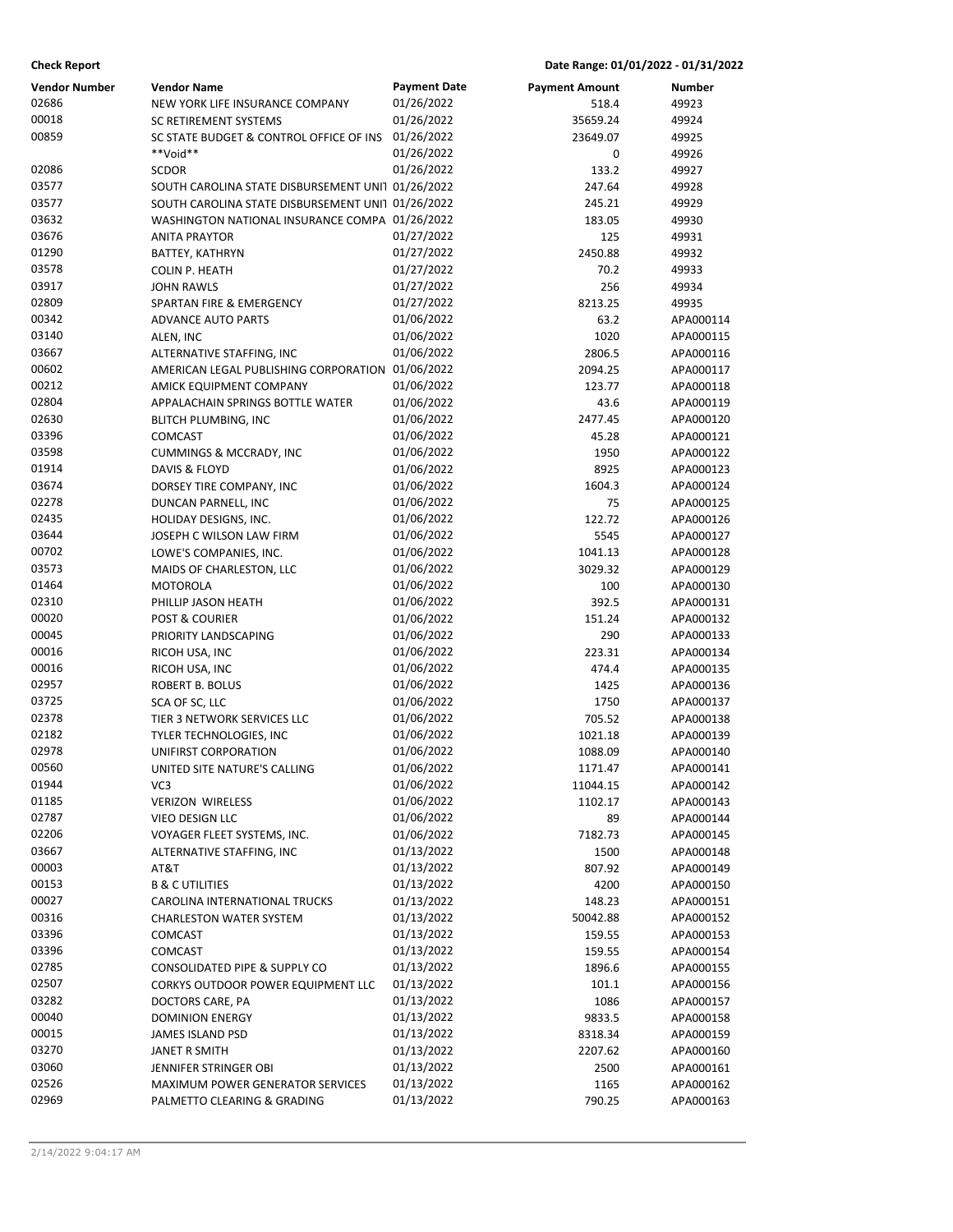| <b>Check Report</b>  |                                                  |                          | Date Range: 01/01/2022 - 01/31/2022 |                        |
|----------------------|--------------------------------------------------|--------------------------|-------------------------------------|------------------------|
| <b>Vendor Number</b> | <b>Vendor Name</b>                               | <b>Payment Date</b>      | <b>Payment Amount</b>               | Number                 |
| 00428                | PALMETTO UTILITY PROTECTION                      | 01/13/2022               | 734.29                              | APA000164              |
| 03393                | PAUL J. LAIN                                     | 01/13/2022               | 1450                                | APA000165              |
| 01936                | <b>QUILL LLC</b>                                 | 01/13/2022               | 93.69                               | APA000166              |
| 00016                | RICOH USA, INC                                   | 01/13/2022               | 195.1                               | APA000167              |
| 00016                | RICOH USA, INC                                   | 01/13/2022               | 380.46                              | APA000168              |
| 02957                | ROBERT B. BOLUS                                  | 01/13/2022               | 1450                                | APA000169              |
| 03725                | SCA OF SC, LLC                                   | 01/13/2022               | 300                                 | APA000170              |
| 02182                | TYLER TECHNOLOGIES, INC                          | 01/13/2022               | 30609.69                            | APA000171              |
| 02787                | VIEO DESIGN LLC                                  | 01/13/2022               | 97                                  | APA000172              |
| 03408                | <b>WEST PUBLISHING CORPORATION</b>               | 01/13/2022               | 328.07                              | APA000173              |
| 03100                | WOOD ENVIRONMENT & INFRASTRUCTURE S( 01/13/2022  |                          | 2121                                | APA000174              |
| 03914                | <b>AARON STRANSKY</b>                            | 01/20/2022               | 412.5                               | APA000175              |
| 00342                | <b>ADVANCE AUTO PARTS</b>                        | 01/20/2022               | 73.84                               | APA000176              |
| 03667                | ALTERNATIVE STAFFING, INC                        | 01/20/2022               | 1056                                | APA000177              |
| 00602                | AMERICAN LEGAL PUBLISHING CORPORATION 01/20/2022 |                          | 150.35                              | APA000178              |
| 03001                | <b>AQUATIC ANALYTICS LLC</b>                     | 01/20/2022               | 335                                 | APA000179              |
| 01915                | AT&T                                             | 01/20/2022               | 101.15                              | APA000180              |
| 02072                | AT&T                                             | 01/20/2022               | 390.13                              | APA000181              |
| 03710                | <b>BLACK MULE PRINT SERVICES</b>                 | 01/20/2022               | 392.55                              | APA000182              |
| 03004                | BOUND TREE MEDICAL, LLC                          | 01/20/2022               | 144.75                              | APA000183              |
| 00027                | CAROLINA INTERNATIONAL TRUCKS                    | 01/20/2022               | 918.86                              | APA000184              |
| 03674                | DORSEY TIRE COMPANY, INC                         | 01/20/2022               | 1741.6                              | APA000185              |
| 00440                | FERGUSON ENTERPRISES, INC.                       | 01/20/2022               | 455.91                              | APA000186              |
| 02466                | FRASIER TIRE SERVICE, INC                        | 01/20/2022               | 491.65                              | APA000187              |
| 03731                | <b>GO STORE IT FOLLY ROAD</b>                    | 01/20/2022               | 282                                 | APA000188              |
| 02152                | <b>IACP</b>                                      | 01/20/2022               | 380                                 | APA000189              |
| 03586                | JEFFREY GOUIN                                    | 01/20/2022               | 2125                                | APA000190              |
| 00367                | LAWMEN'S SAFETY SUPPLY, INC.                     | 01/20/2022               | 651.65                              | APA000191              |
| 00554                | LIBERTY FIRE PROTECTION, INC.                    | 01/20/2022               | 315                                 | APA000192              |
| 03573                | MAIDS OF CHARLESTON, LLC                         | 01/20/2022               | 3256.06                             | APA000193              |
| 00045                | PRIORITY LANDSCAPING                             | 01/20/2022               | 680                                 | APA000194              |
| 02957                | ROBERT B. BOLUS                                  | 01/20/2022               | 1900                                | APA000195              |
| 02421                | SCHINDLER ELEVATOR CORPORATION                   | 01/20/2022               | 1047.38                             | APA000196              |
| 02680<br>01944       | TRASH GURL, LLC                                  | 01/20/2022<br>01/20/2022 | 1350                                | APA000197              |
| 01944                | VC3<br>VC3                                       | 01/20/2022               | 1338                                | APA000198              |
| 01546                | ALL SEASONS TRUE VALUE                           | 01/27/2022               | 11044.15<br>326.93                  | APA000199<br>APA000200 |
| 03667                | ALTERNATIVE STAFFING, INC                        | 01/27/2022               | 1959                                | APA000201              |
| 03681                | AMERICAN PROMOTIONAL LLC                         | 01/27/2022               | 615.85                              | APA000202              |
| 01915                | T&TA                                             | 01/27/2022               | 1040.89                             | APA000203              |
| 01915                | AT&T                                             | 01/27/2022               | 161.29                              | APA000204              |
| 01915                | AT&T                                             | 01/27/2022               | 298.67                              | APA000205              |
| 01915                | AT&T                                             | 01/27/2022               | 42.72                               | APA000206              |
| 03710                | <b>BLACK MULE PRINT SERVICES</b>                 | 01/27/2022               | 558.61                              | APA000207              |
| 00027                | CAROLINA INTERNATIONAL TRUCKS                    | 01/27/2022               | 430.55                              | APA000208              |
| 00759                | CDI HOMES, LLC                                   | 01/27/2022               | 3455                                | APA000209              |
| 03396                | COMCAST                                          | 01/27/2022               | 45.31                               | APA000210              |
| 03674                | DORSEY TIRE COMPANY, INC                         | 01/27/2022               | 31.54                               | APA000211              |
| 03915                | LANE E. CAULEY                                   | 01/27/2022               | 1087                                | APA000212              |
| 03909                | MARK A. SCHUMACHER                               | 01/27/2022               | 257.5                               | APA000213              |
| 02250                | MELMER, INC                                      | 01/27/2022               | 119                                 | APA000214              |
| 00078                | MUNICIPAL ASSOCIATION OF SC                      | 01/27/2022               | 766.24                              | APA000215              |
| 03542                | NESTLE WATERS NORTH AMERICA                      | 01/27/2022               | 18.44                               | APA000216              |
| 03916                | PATRICK J. LAMB                                  | 01/27/2022               | 257.5                               | APA000217              |
| 01936                | QUILL LLC                                        | 01/27/2022               | 247.33                              | APA000218              |
| 02008                | RESOURCEFUL COMPLIANCE                           | 01/27/2022               | 44.95                               | APA000219              |
| 00016                | RICOH USA, INC                                   | 01/27/2022               | 474.4                               | APA000220              |
| 00016                | RICOH USA, INC                                   | 01/27/2022               | 223.31                              | APA000221              |
| 02957                | ROBERT B. BOLUS                                  | 01/27/2022               | 2450                                | APA000222              |
| 03725                | SCA OF SC, LLC                                   | 01/27/2022               | 1200                                | APA000223              |
| 02845                | SEACOAST SUPPLY, LLC                             | 01/27/2022               | 5311.57                             | APA000224              |